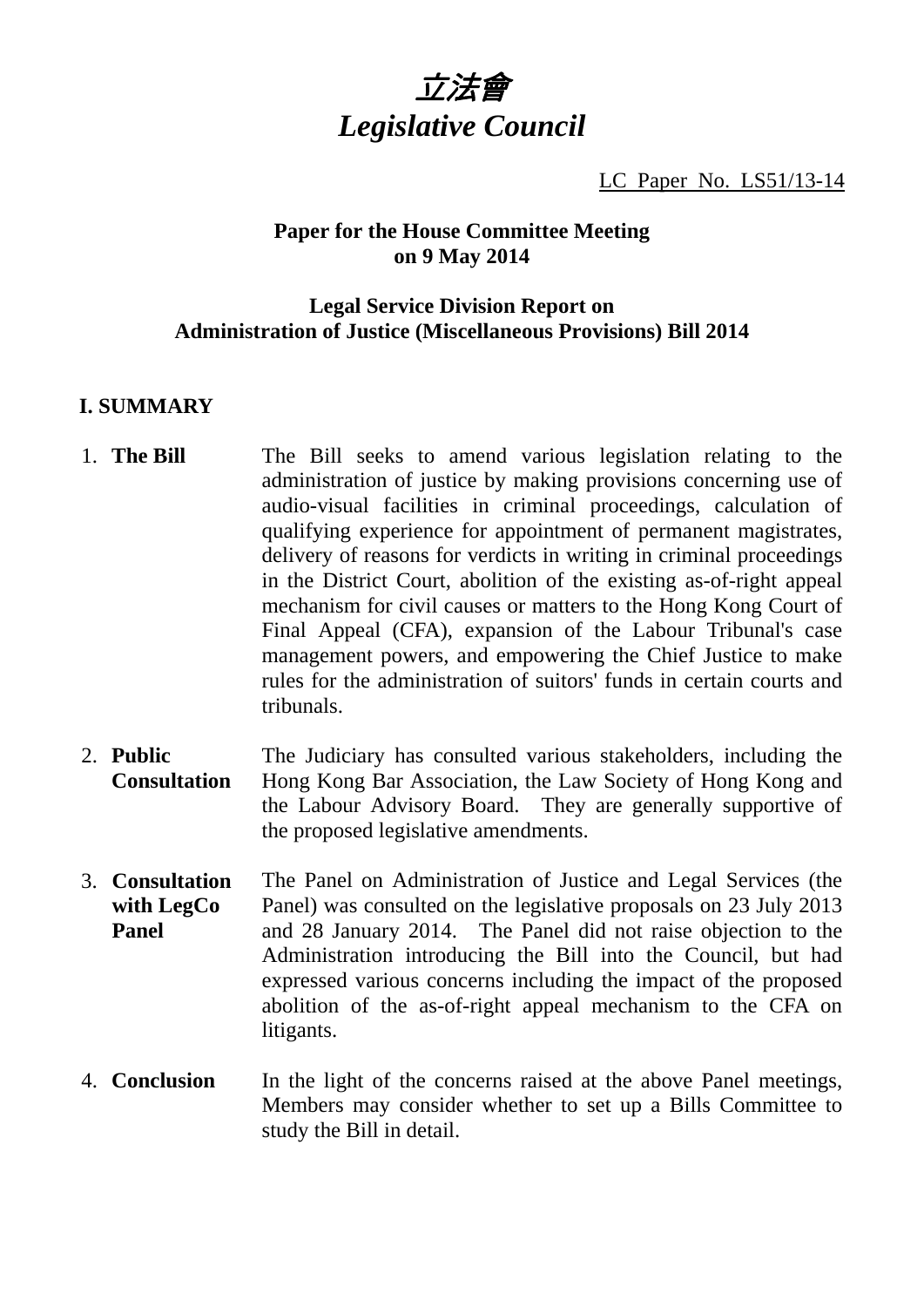#### **II. REPORT**

 The date of First Reading of the Bill is 7 May 2014. Members may refer to the LegCo Brief (File Ref.: SC/CR/2/1/65 PT 11) issued by the Administration Wing, Chief Secretary for Administration's Office and Judiciary Administration on 22 April 2014 for further details.

#### **Object of the Bill**

2. The Bill seeks to amend various legislation relating to the administration of justice by making provisions concerning use of audio-visual facilities in criminal proceedings, calculation of qualifying experience for appointment of permanent magistrates, delivery of reasons for verdicts in writing in criminal proceedings in the District Court, abolition of the existing as-of-right appeal mechanism for civil causes or matters to the Hong Kong Court of Final Appeal (CFA), expansion of the Labour Tribunal's case management powers, and empowering the Chief Justice to make rules for the administration of suitors' funds in certain courts and tribunals.

#### **Provisions of the Bill**

3. The Bill is divided into seven parts. Part 1 sets out the short title and provides for commencement of the Bill. Part 2 to Part 7 contain amendments relating to various aspects of the administration of justice in Hong Kong. These amendments are summarized in the following paragraphs.

**Part 2** - Amendments to the Criminal Procedure Ordinance (Cap. 221) relating to evidence-taking by live television link for criminal proceedings

4. Section 79B of the Criminal Procedure Ordinance (Cap. 221) sets out the circumstances in which a child, a mentally incapacitated person or a witness in fear<sup>1</sup> is permitted to give evidence or be examined by way of a live television link. The term "live television link" is defined in section 79A of Cap.  $221^2$ .

5. Part 2 of the Bill amends the definition of "live television link" by substituting the reference to "a closed circuit television system" by "audio-visual

<sup>1</sup> Under section 79B of Cap. 221, "witness in fear" means a witness whom the court hearing the evidence is satisfied, on reasonable grounds, is apprehensive as to the safety of himself or any member of his family if he gives evidence.

Under section 79A of Cap. 221, "live television link" means a system in which a courtroom and another room located in the same premises as the courtroom are equipped with, and linked by, a closed circuit television system - (a) that is capable of allowing persons in the courtroom to see and hear persons in the other room and persons in the other room to hear, or see and hear, persons in the courtroom; (b) for the purpose of persons in the other room giving evidence in the proceedings taking place in the courtroom.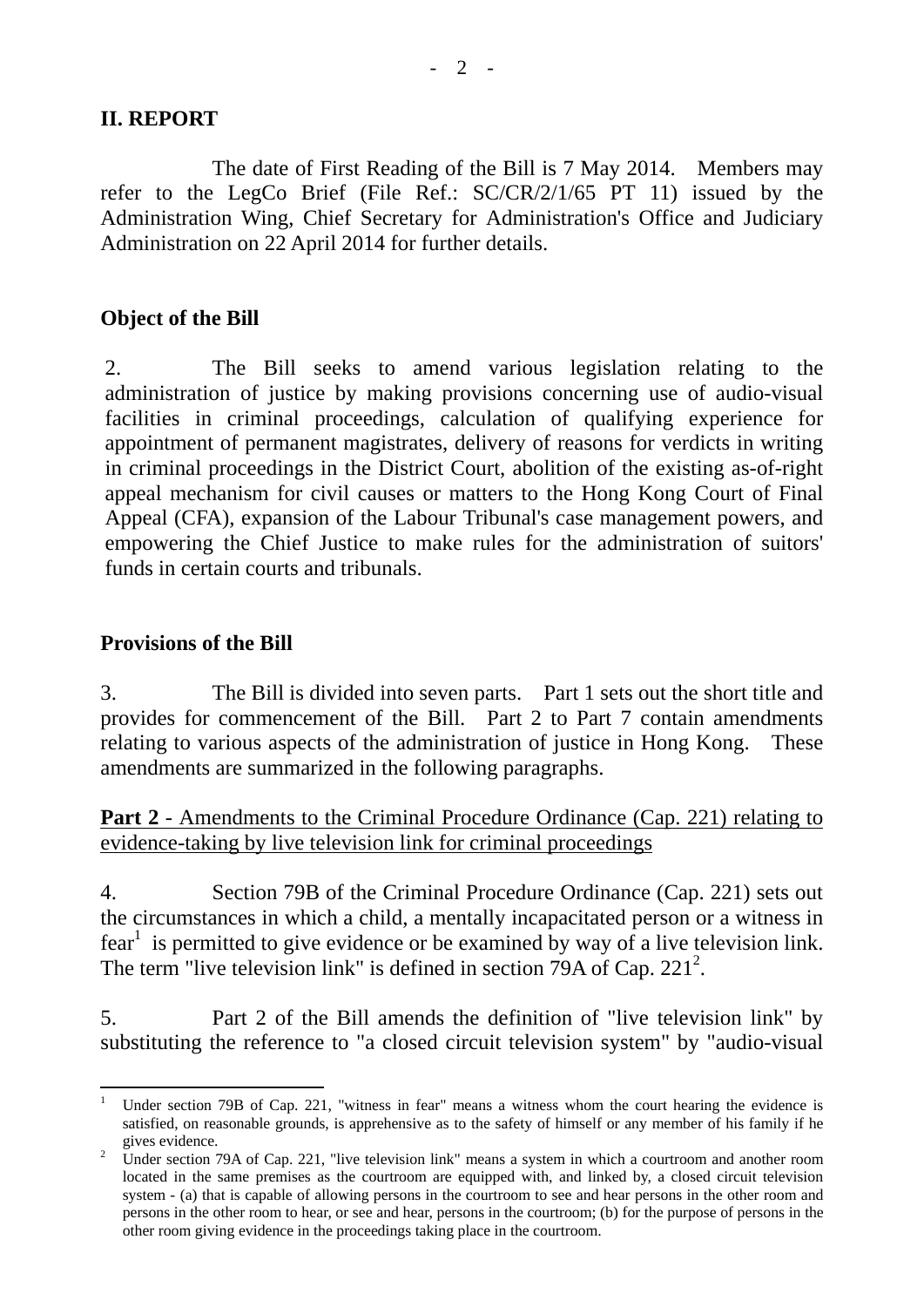facilities". The effect of the amendment is that in addition to a closed circuit television system, other suitable audio-visual facilities may be adopted in the evidence-taking process under section 79B of Cap. 221.

## **Part 3** - Amendments to the Magistrates Ordinance (Cap. 227) relating to professional qualification for the appointment of permanent magistrates

6. Under section 5AA(1) of the Magistrates Ordinance (Cap. 227), a person is eligible to be appointed as a permanent magistrate if he is qualified to practise as a barrister, solicitor or advocate in a court in Hong Kong or any other common law jurisdiction having unlimited jurisdiction either in civil or criminal matters (legally qualified person) and has practised as a barrister, solicitor, or advocate, or has served as a legal officer or taking up the offices specified in section  $5AA(1)(b)(iii)$  to (v) of Cap. 227, for not less than five years. Alternatively, a legally qualified person is eligible to be appointed as a permanent magistrate pursuant to section 5AA(2) of Cap. 227 if he has been a special magistrate for a period of or periods totalling not less than five years.

7. By virtue of section 5AA(3) of Cap. 227, in calculating the five-year period of legal practice or service for the purpose of section 5AA(1)(b), periods of less than five years of such practice or service may be combined. However, there is no provision under Cap. 227 allowing period(s) of being a special magistrate to be combined with other period(s) of legal practice or service.

8. Part 3 of the Bill amends section 5AA of Cap. 227 to the effect that a person's period(s) of experience as a special magistrate may be combined with period(s) of other types of legal practice or service for calculating the five-year experience requirement for appointment as a permanent magistrate under Cap. 227.

# **Part 4** - Amendments to the District Court Ordinance (Cap. 336) relating to mode of delivery of reasons for verdicts in criminal proceedings in the District Court

9. Section 80(1) of the District Court Ordinance (Cap. 336) provides that the verdict and any sentence shall be delivered orally and be recorded in writing at the time of that delivery. As regards the reasons for the verdict and any sentence, section 80(2) provides that such reasons shall be delivered orally and shall be reduced in writing within 21 days after the hearing or the trial. The effect of section 80(2) is that District Judges may not directly hand down the reasons for a verdict in writing. According to paragraph 6 of the LegCo Brief, the Judiciary considers that the requirement of oral delivery of reasons for verdicts, in some cases, may cause wastage of legal costs of the parties and court resources.

10. Part 4 of the Bill amends section 80 of Cap. 336 so that the reasons for verdict may be delivered either orally or in writing, while the reasons for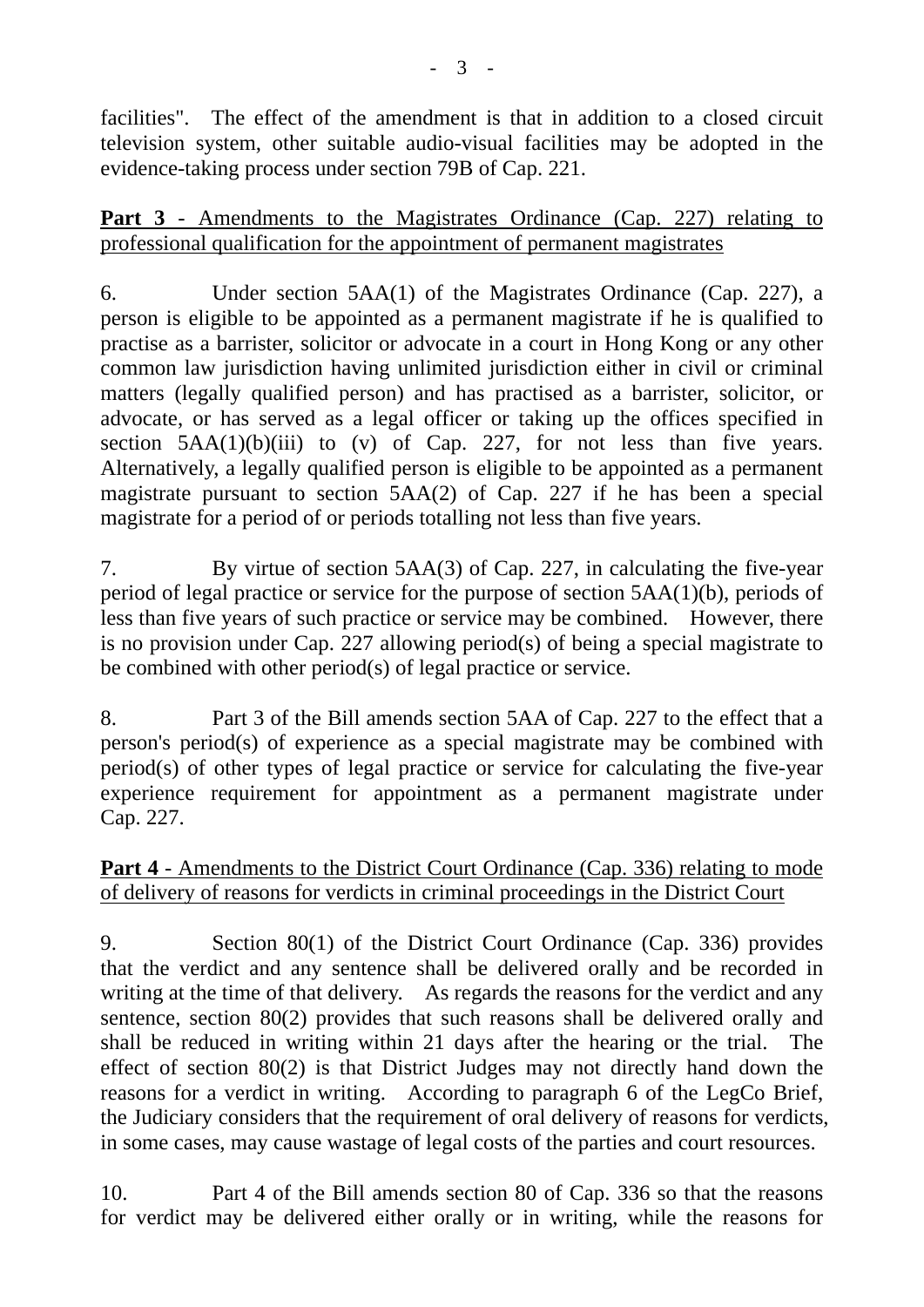sentence will continue to be delivered orally before reducing them to writing. Under the new section 80 of Cap. 336, the reasons for the verdict must be delivered together with the verdict at the same time. The new section 80 also provides that a copy of the reasons for verdict delivered in writing must be (a) delivered to each of the parties, (b) lodged in the High Court Library and (c) made available for public inspection in the Registry of the District Court.

# Part 5 - Amendments to the Hong Kong Court of Final Appeal Ordinance (Cap. 484) - abolition of civil appeals as of right to the Court of Final Appeal

11. Under section 22(1)(a) of the Hong Kong Court of Final Appeal Ordinance (Cap. 484), an appeal from any final judgment of the Court of Appeal in any civil cause or matter may lie to the Court of Final Appeal (CFA) as of right where the matter in dispute on the appeal amounts to or is of the value of \$1 million or more, or where the appeal involves, directly or indirectly, some claim or question to or respecting property or some civil right amounting to or of the value of \$1 million or more. For any other civil appeal from a final or interlocutory judgment of the Court of Appeal, by virtue of section 22(1)(b) of Cap. 484, leave to appeal to the CFA will only be allowed if, in the opinion of the Court of Appeal or the CFA, the question involved in the appeal is one which, by reason of its great general or public importance, or otherwise, ought to be submitted to the CFA for decision.

12. Part 5 of the Bill repeals section 22(1)(a) of Cap. 484 to abolish the existing as-of-right appeal mechanism for civil causes or matters to the CFA and makes certain consequential amendments to other provisions in Cap. 484. Clause 6 of the Bill provides that Part 5 would apply in relation to a final judgment of the Court of Appeal if the date of the final judgment falls on or after the commencement date of Part 5. If the Bill is passed, upon commencement of the Part 5, all civil appeals to the CFA would become subject to discretionary leave of the Court of Appeal or the CFA.

13. According to paragraph 4 of the LegCo Brief, the Judiciary considers that the present system under section  $22(1)(a)$  of Cap. 484 is objectionable as a matter of principle. According to the Judiciary, linking a right of appeal to the CFA by reference to an arbitrary financial limit means that litigants involved in litigation with a claim of monetary value of or beyond the threshold limit in effect have more right than other litigants with smaller claims, regardless of the merits of their cases. The Judiciary's detailed justifications for the proposed amendment are set out at Annex B to the LegCo Brief.

14. It is noted that the current version of section  $22(1)(a)$  of Cap. 484 is basically modelled on rule 2(a) of the relevant Order in Council providing for appeals from the Supreme Court or Court of Appeal of Hong Kong to the Privy Council. The Hong Kong Court of Final Appeal Bill was enacted by the former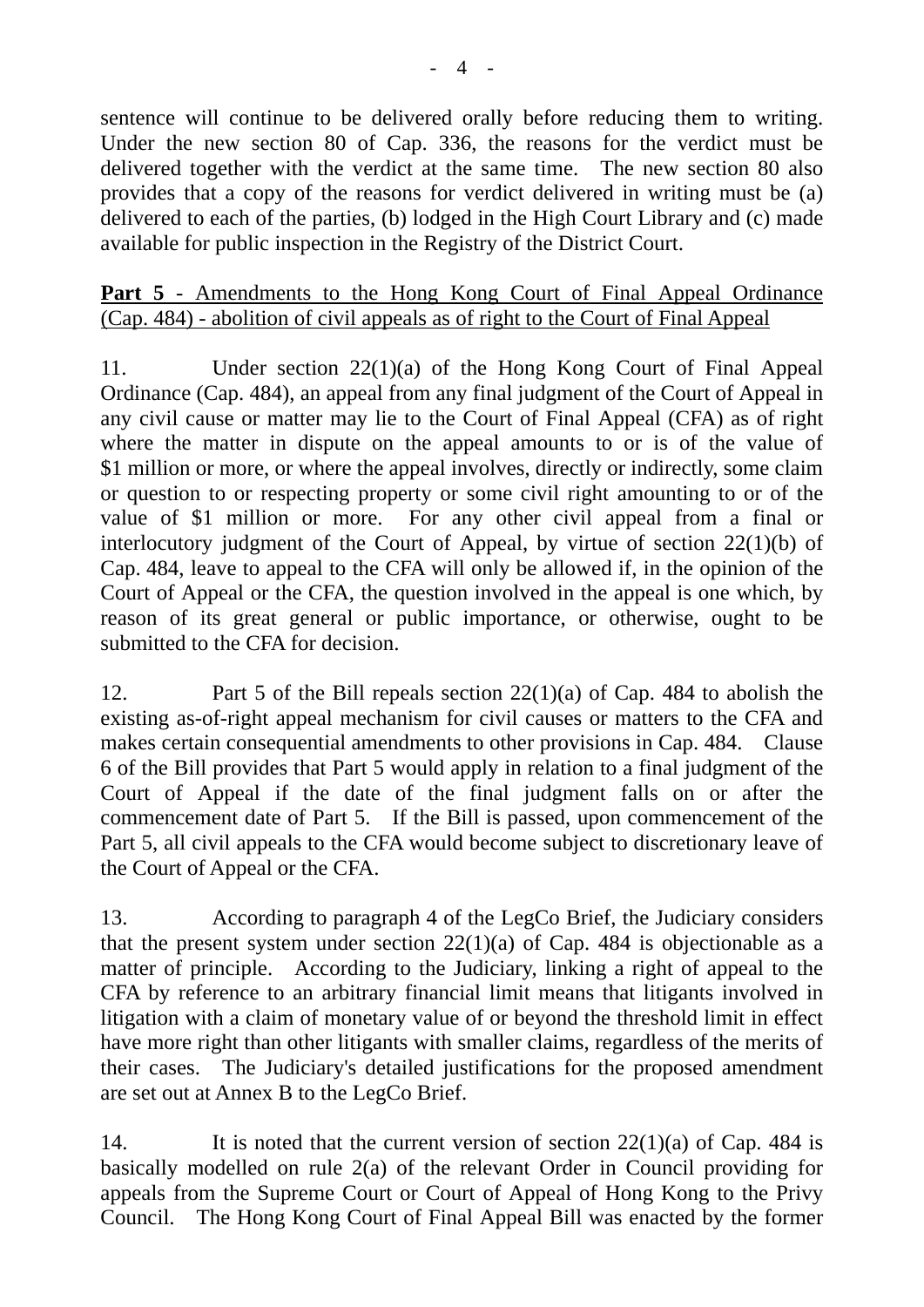Legislative Council (LegCo) of Hong Kong in 1995 (the 1995 Bill). In his speech in response to a Committee Stage Amendment (CSA) to repeal clause  $22(1)(a)$  of the 1995 Bill proposed by a member of the former LegCo, the then Attorney General (AG) stated that clause 22 of the 1995 Bill (i.e. now section 22 of Cap. 484) reflected the current system of appeal to the Judicial Committee of the Privy Council by providing for appeals as of right and appeals at the discretion of the CFA or the Court of Appeal and that the only change was to raise the threshold for appeals as of right from the figure of \$500,000 to \$1 million in order to reflect inflation. The Administration at that time opposed the CSA to abolish appeals as of right, as they considered that such abolition would mark radical departure from the existing system of appeals to the Privy Council at that time and would restrict existing rights of appeal. The then AG also said that the Administration had been at pains to ensure that as far as possible the existing system of appeal should continue unchanged and the existing approach had the advantage of continuity and familiarity.<sup>3</sup> The CSA to the 1995 Bill was voted down at the Committee Stage at the Council meeting held on 26 July 1995. $4$ 

# **Part 6** - Amendments to the Labour Tribunal Ordinance (Cap. 25) relating to the jurisdiction and powers of Labour Tribunal

15. The Labour Tribunal Ordinance (Cap. 25) makes provision for the establishment, jurisdiction and procedure of the Labour Tribunal (LT) which has limited civil jurisdiction. Part 6 provides for amendments relating to the jurisdiction and certain powers of the LT. According to paragraph 13 of the LegCo Brief, these amendments seek to improve the LT's operation, enhance the LT's case management powers and align the time limit for enforcing the LT's awards or order with other civil claims. The amendments are summarized in the following paragraphs.

16. Under section 30 of Cap. 25, the LT may order a party to give security for the payment of an award upon granting an adjournment of hearing at the LT. Part 6 amends section 30 of Cap. 25 to add new grounds for the LT to require security for payment of an award if the LT considers it just and expedient to do so. The new grounds include the defendant removing assets from Hong Kong and any party abusing the process of the LT or failing to comply with an award, order or direction of the LT. Under the new section 30, a party who fails to give security as ordered may result in the party's claim being dismissed, the proceedings being stayed or judgment being entered against the party concerned. Part 6 further amends section 31(4) of Cap. 25 to provide for a general power of a presiding officer of the LT to require for security for the payment of an award or order from the party who applies for a review of an award or order made by the LT and a

<sup>3</sup> See p. 6020 of Hansard on Council meeting of 26 July 1995.

<sup>4</sup> See p. 6021 and p. 6022 of Hansard on Council meeting of 26 July 1995.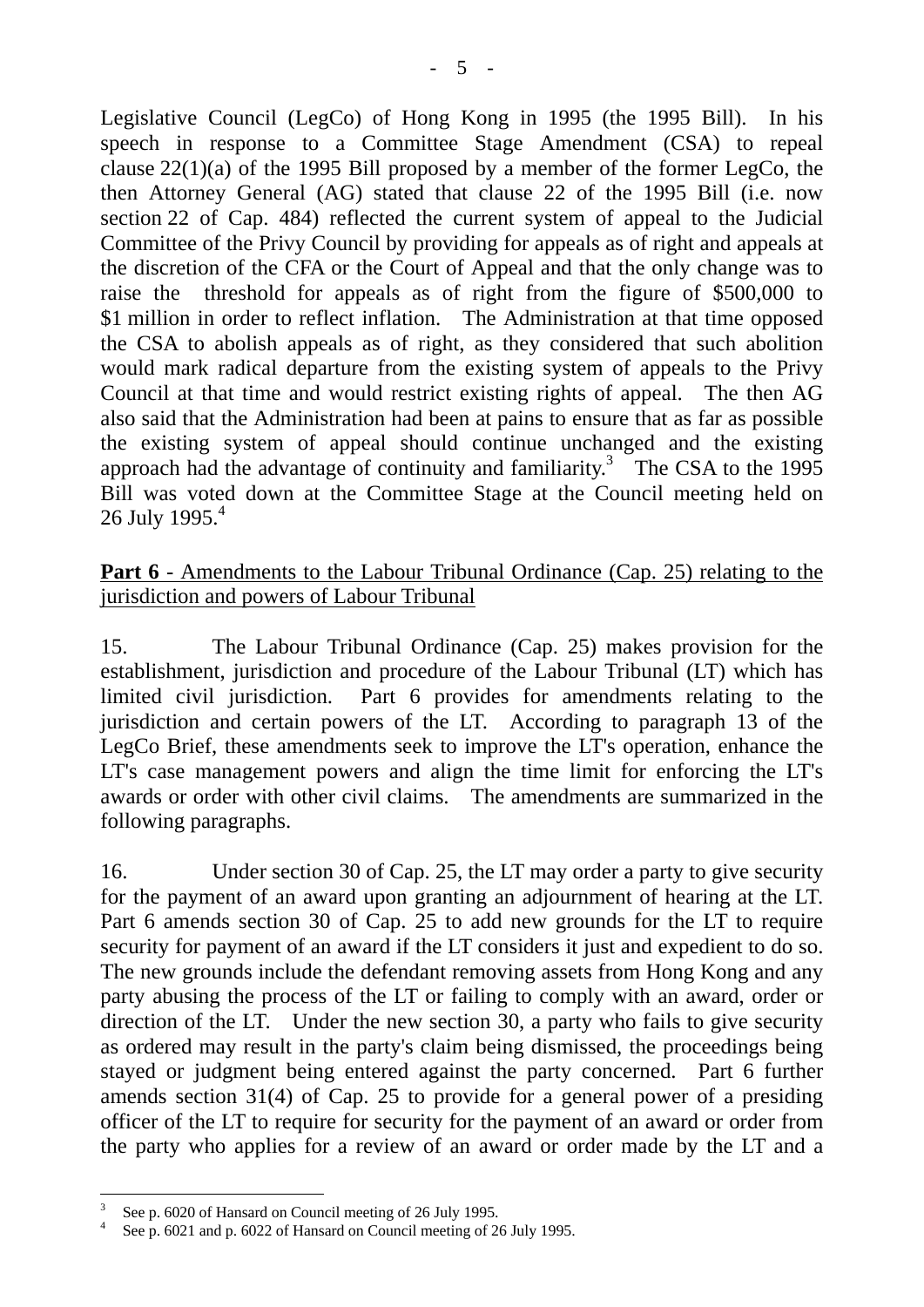power to dismiss the application for such review if the party fails to comply with an order for security for payment.

17. A new section 38 is proposed to be added to Cap. 25 to make it clear that a final award or order of the LT, on its registration in the District Court, becomes a judgment of the District Court made on the date of the final award or order and may be enforced accordingly. Part 6 also amends the Labour Tribunal (General Rules) (Cap. 25A) to remove the 12-month time limitation on the registration of the LT's award or order in the District Court.

# **Part 7** - Amendments relating to rule-making powers for the administration of suitors' funds in various courts or tribunals

18. At present, suitors' funds administered in the High Court, the District Court, the LT and the Small Claims Tribunal are regulated by rules of the relevant courts or tribunal which are subsidiary legislation<sup>3</sup> subject to section 34 of the Interpretation and General Clauses Ordinance (Cap. 1). Such rules govern how suitors' funds are lodged in and paid out of court, investment of the funds, provision of interest for individual suitors' account and preparation of annual audited financial statements for the funds. There are however no dedicated rules for suitors' funds administered in the CFA and the Lands Tribunal. According to paragraph 15 of the LegCo Brief, such suitors' funds have been operated administratively and guided by the rules of the other similar courts.

19. Part 7 of the Bill adds new sections to Cap. 484 and the Lands Tribunal Ordinance (Cap. 17) to empower the Chief Justice to make suitors' funds rules for the CFA and the Lands Tribunal. Part 7 also amends the Labour Tribunal Ordinance (Cap. 25) and the Small Claims Tribunal Ordinance (Cap. 338) to expressly empower the Chief Justice, in addition to his general rule-making powers under the two Ordinances, to make rules specifically for regulating suitors' funds administered in the Labour Tribunal and Small Claims Tribunal.

## **Commencement**

20. If passed, the Bill (except for part 7) would come into operation on the day on which it is published in the Gazette. Part 7 of the Bill (relating to rule-making powers concerning suitors' funds) would come into operation on a day to be appointed by the Chief Justice by notice published in the Gazette.

<sup>5</sup> The relevant rules are :

<sup>(</sup>a) the High Court Suitors' Funds Rules (Cap. 4B);

<sup>(</sup>b) the District Court Suitors' Funds Rules (Cap. 336E);

<sup>(</sup>c) the Labour Tribunal (Suitor's Funds) Rules (Cap. 25D); and

<sup>(</sup>d) the Small Claims Tribunal (Suitors' Funds) Rules (Cap. 338D).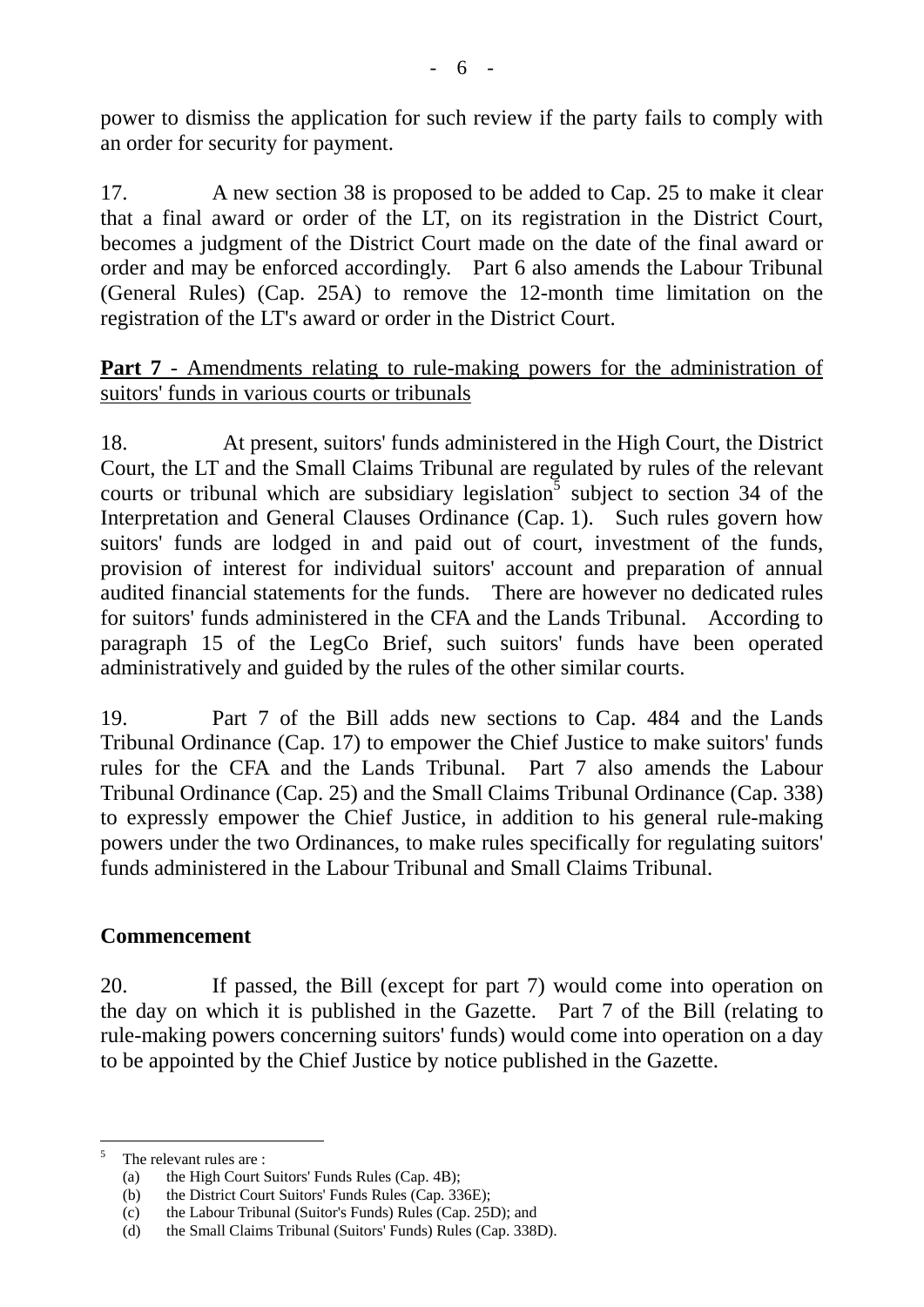## **Public Consultation**

21. According to paragraph 24 of the LegCo Brief, the Judiciary has consulted various stakeholders, including the Hong Kong Bar Association, the Law Society of Hong Kong and the Labour Advisory Board. The two legal professional bodies together with other stakeholders were generally supportive of the proposed legislative amendments.

#### **Consultation with LegCo Panel**

22. The Clerk to the Panel on Administration of Justice and Legal Services (the Panel) has advised that the Judiciary Administration consulted the Panel on the legislative proposals relating to court operations in the Bill at the meetings of the Panel held on 23 July 2013 and 28 January 2014. The Panel did not object to the Administration introducing the Bill into the Council, subject to the Administration agreeing to take out from the Bill the part relating to the proposed restriction or prohibition on the receiving party to use documents and information disclosed in the Labour Tribunal proceedings. Members may wish to note that in the Bill now presented to LegCo, no such restriction or prohibition has been proposed. Other major views or concerns expressed by members of the Panel are summarized as follows:

- (a) the proposed abolition of the appeals as of right in civil matters to the CFA would suppress the rights of the aggrieved persons to request the CFA to re-hear their cases;
- (b) the CFA should provide reasons for dismissing applications for leave to appeal to the CFA. Consideration should also be given to specifying in the relevant legislation the reasons/considerations for considering such leave applications as practised in other common law jurisdictions such as Australia; and
- (c) the circumstances under which a District Judge would deliver the reasons for the verdict in writing or orally should be clearly spelt out in the Bill. Apart from District Judges, judges of other levels of courts should also have the flexibility to hand down the reasons for verdicts and sentences in criminal proceedings in writing direct in appropriate cases.

## **Conclusion**

23. The Legal Service Division is scrutinizing the legal and drafting aspects of the Bill. In view of the above concerns expressed by members of the